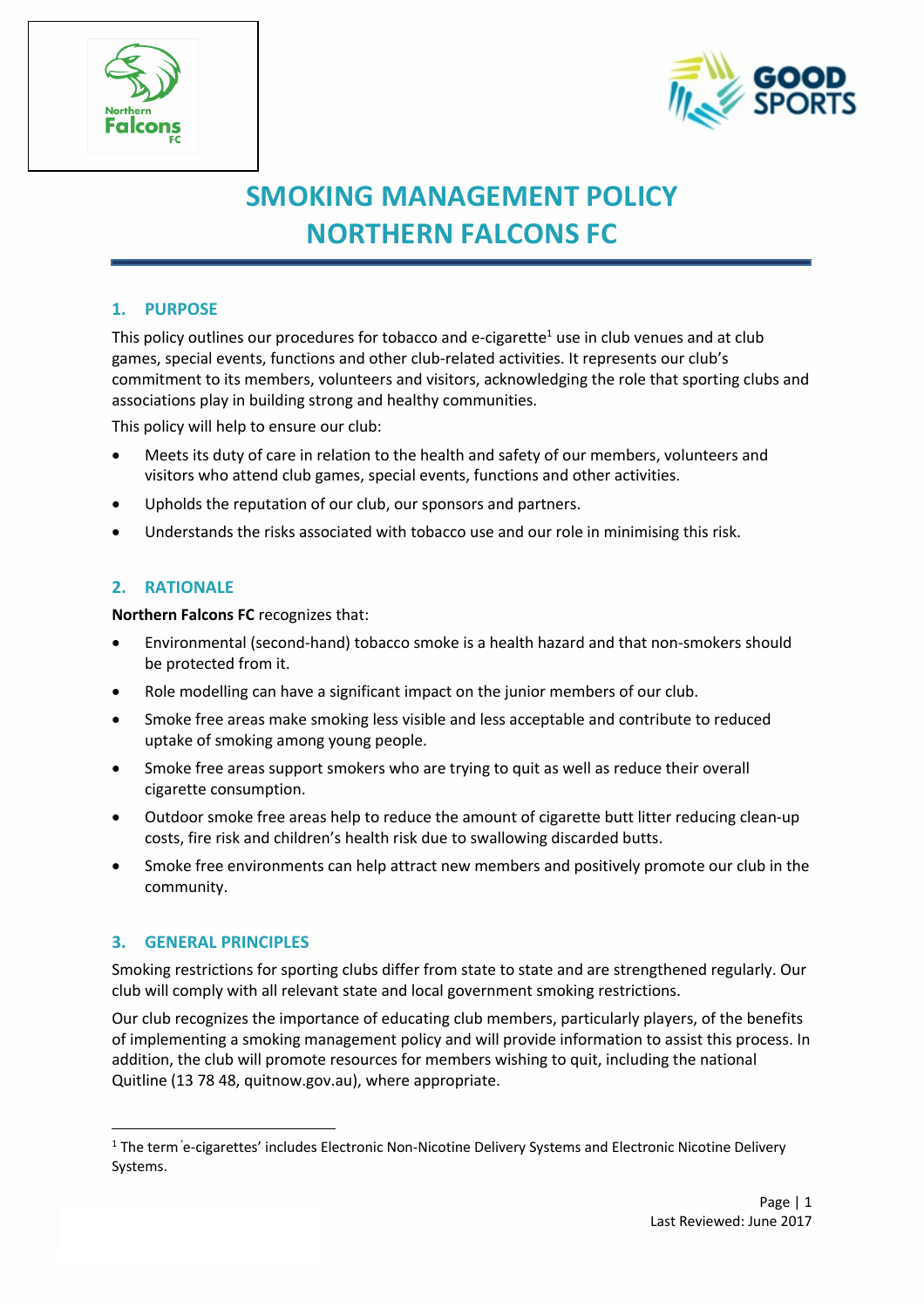



The following policy shall apply to all club members, volunteers and visitors:

- Smoking in this policy includes the use of any form of e-cigarette device.
- Cigarettes, e-cigarettes and any other tobacco products will not be sold, including from vending machines, at any time at or by our club.
- Many young people hold parents, teammates and coaches in high esteem and smoking around them sends the message that smoking is okay. Therefore, we expect that coaches, players, officials and volunteers will refrain from smoking while involved in an official capacity for the club, on and off the field.
- To foster our club's reputation as a healthy environment, no images of club volunteers, members, officials, coaches and players smoking at club-related activities will be placed on social media.

# **4. SMOKE FREE AREAS**

Our club requires the following areas of the club's **Hayes Park** and **Mott Reserve** facilities be smoke free:

- All indoor areas
- All outdoor playing/training areas
- All spectator areas (standing and seated, covered and uncovered)
- All canteen, catering, eating and drinking areas.

Smoke free areas will be signed (where possible) and promoted in club materials. A designated smoking permitted area is also located at:

- Hayes Park: footpath on Flinders St.
- Mott Reserve: footpath on Patterson St.

#### **5. PROMOTING THIS POLICY**

Our club will promote this policy regularly by:

- Placing a copy of the policy in club newsletters, printed member information and on the website.
- Promoting positive smoke free messages through the club's social media.
- Displaying a copy of the policy in the club rooms.
- Periodic announcements to members at functions.
- Placing non-smoking signage in prominent locations both indoors and outdoors.